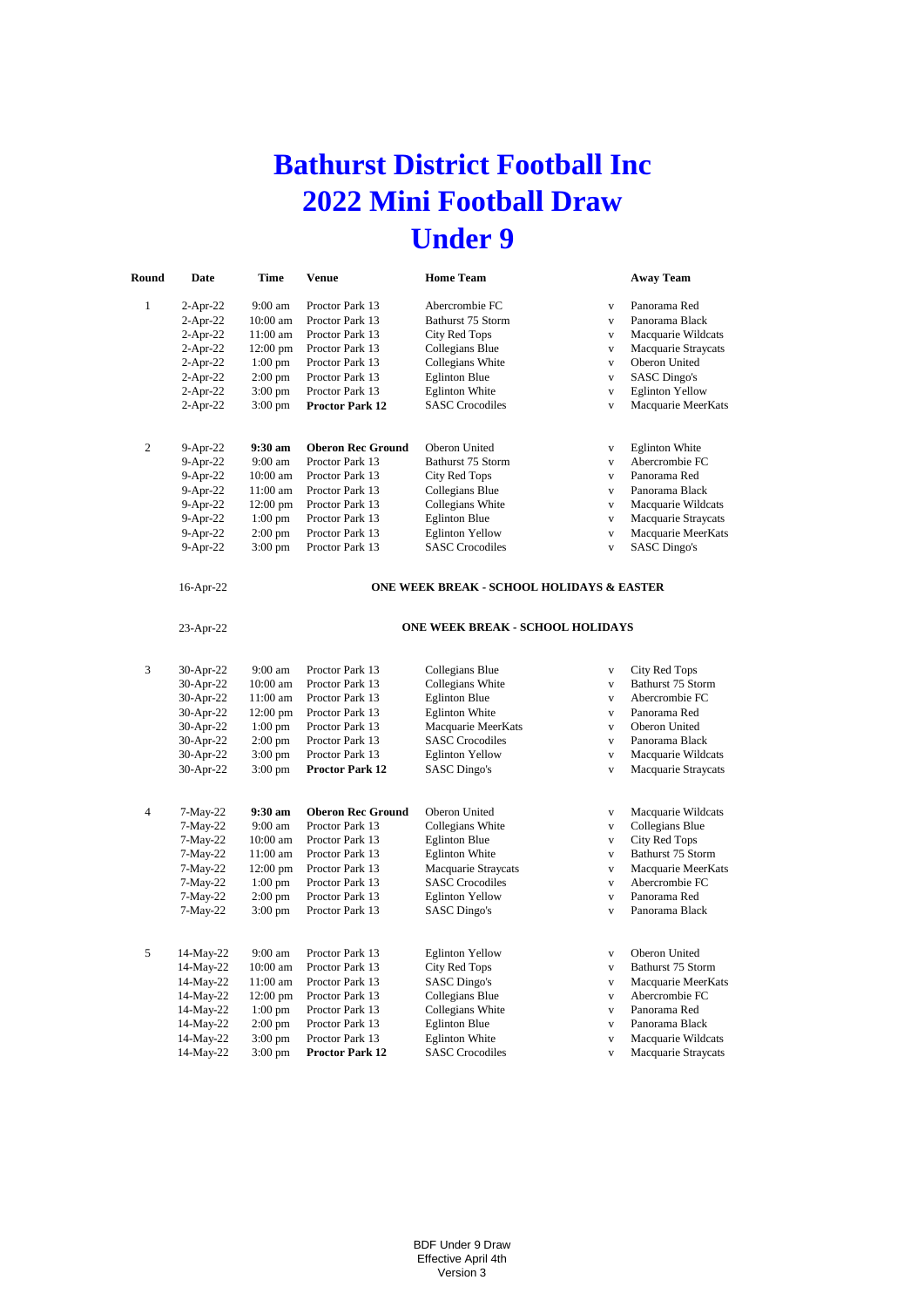| 6  | 21-May-22                                                                                                     | $9:30$ am                                                                                                             | <b>Oberon Rec Ground</b>                                                                                                                                      | Oberon United                                                                                                                                                                                                  | $\mathbf{V}$                                                                                                                | Panorama Red                                                                                                                                                              |
|----|---------------------------------------------------------------------------------------------------------------|-----------------------------------------------------------------------------------------------------------------------|---------------------------------------------------------------------------------------------------------------------------------------------------------------|----------------------------------------------------------------------------------------------------------------------------------------------------------------------------------------------------------------|-----------------------------------------------------------------------------------------------------------------------------|---------------------------------------------------------------------------------------------------------------------------------------------------------------------------|
|    | 21-May-22                                                                                                     | 9:00 am                                                                                                               | Proctor Park 13                                                                                                                                               | <b>Eglinton Blue</b>                                                                                                                                                                                           | $\mathbf{V}$                                                                                                                | Collegians White                                                                                                                                                          |
|    | 21-May-22                                                                                                     | $10:00$ am                                                                                                            | Proctor Park 13                                                                                                                                               | Macquarie Wildcats                                                                                                                                                                                             | $\mathbf{V}$                                                                                                                | Macquarie MeerKats                                                                                                                                                        |
|    | $21$ -May-22                                                                                                  | $11:00$ am                                                                                                            | Proctor Park 13                                                                                                                                               | <b>Eglinton White</b>                                                                                                                                                                                          | $\mathbf{V}$                                                                                                                | Collegians Blue                                                                                                                                                           |
|    | 21-May-22                                                                                                     | $12:00$ pm                                                                                                            | Proctor Park 13                                                                                                                                               | <b>SASC</b> Crocodiles                                                                                                                                                                                         | $\mathbf{V}$                                                                                                                | City Red Tops                                                                                                                                                             |
|    | 21-May-22                                                                                                     | $1:00$ pm                                                                                                             | Proctor Park 13                                                                                                                                               | <b>Eglinton Yellow</b>                                                                                                                                                                                         | $\mathbf{V}$                                                                                                                | Bathurst 75 Storm                                                                                                                                                         |
|    | 21-May-22                                                                                                     | $2:00$ pm                                                                                                             | Proctor Park 13                                                                                                                                               | <b>SASC Dingo's</b>                                                                                                                                                                                            | $\mathbf{V}$                                                                                                                | Abercrombie FC                                                                                                                                                            |
|    | 21-May-22                                                                                                     | 3:00 pm                                                                                                               | Proctor Park 13                                                                                                                                               | Macquarie Straycats                                                                                                                                                                                            | $\mathbf{V}$                                                                                                                | Panorama Black                                                                                                                                                            |
| 7  | 28-May-22                                                                                                     | 9:00 am                                                                                                               | Proctor Park 13                                                                                                                                               | Panorama Black                                                                                                                                                                                                 | $\mathbf{V}$                                                                                                                | Macquarie MeerKats                                                                                                                                                        |
|    | 28-May-22                                                                                                     | 10:00 am                                                                                                              | Proctor Park 13                                                                                                                                               | <b>Eglinton White</b>                                                                                                                                                                                          | $\mathbf{V}$                                                                                                                | <b>Eglinton Blue</b>                                                                                                                                                      |
|    | 28-May-22                                                                                                     | 11:00 am                                                                                                              | Proctor Park 13                                                                                                                                               | <b>SASC Crocodiles</b>                                                                                                                                                                                         | $\mathbf{V}$                                                                                                                | Collegians White                                                                                                                                                          |
|    | 28-May-22                                                                                                     | $12:00 \text{ pm}$                                                                                                    | Proctor Park 13                                                                                                                                               | <b>Eglinton Yellow</b>                                                                                                                                                                                         | $\mathbf{V}$                                                                                                                | Collegians Blue                                                                                                                                                           |
|    | 28-May-22                                                                                                     | $1:00$ pm                                                                                                             | Proctor Park 13                                                                                                                                               | <b>SASC</b> Dingo's                                                                                                                                                                                            | $\mathbf{V}$                                                                                                                | City Red Tops                                                                                                                                                             |
|    | 28-May-22                                                                                                     | $2:00$ pm                                                                                                             | Proctor Park 13                                                                                                                                               | Bathurst 75 Storm                                                                                                                                                                                              | $\mathbf{V}$                                                                                                                | Oberon United                                                                                                                                                             |
|    | 28-May-22                                                                                                     | $3:00 \text{ pm}$                                                                                                     | Proctor Park 13                                                                                                                                               | Macquarie Straycats                                                                                                                                                                                            | $\mathbf{V}$                                                                                                                | Abercrombie FC                                                                                                                                                            |
|    | 28-May-22                                                                                                     | $3:00 \text{ pm}$                                                                                                     | <b>Proctor Park 12</b>                                                                                                                                        | Macquarie Wildcats                                                                                                                                                                                             | $\mathbf{V}$                                                                                                                | Panorama Red                                                                                                                                                              |
| 8  | 4-Jun-22<br>$4-Jun-22$<br>$4-Jun-22$<br>4-Jun-22<br>4-Jun-22<br>4-Jun-22<br>4-Jun-22<br>4-Jun-22<br>11-Jun-22 | $9:30$ am<br>$9:00 \text{ am}$<br>$10:00$ am<br>11:00 am<br>$12:00$ pm<br>$1:00$ pm<br>$2:00$ pm<br>$3:00 \text{ pm}$ | <b>Oberon Rec Ground</b><br>Proctor Park 13<br>Proctor Park 13<br>Proctor Park 13<br>Proctor Park 13<br>Proctor Park 13<br>Proctor Park 13<br>Proctor Park 13 | Oberon United<br><b>SASC Crocodiles</b><br><b>Eglinton Yellow</b><br><b>SASC Dingo's</b><br>Macquarie Straycats<br>Macquarie Wildcats<br>Panorama Red<br>Panorama Black<br><b>JUNE LONG WEEKEND - NO GAMES</b> | $\mathbf{V}$<br>$\mathbf{V}$<br>$\mathbf{V}$<br>$\mathbf V$<br>$\mathbf{V}$<br>$\mathbf{V}$<br>$\mathbf{V}$<br>$\mathbf{V}$ | Collegians Blue<br><b>Eglinton White</b><br><b>Eglinton Blue</b><br>Collegians White<br><b>City Red Tops</b><br>Bathurst 75 Storm<br>Macquarie MeerKats<br>Abercrombie FC |
| 9  | 18-Jun-22                                                                                                     | 9:00 am                                                                                                               | Proctor Park 13                                                                                                                                               | <b>Eglinton Yellow</b>                                                                                                                                                                                         | $\mathbf{V}$                                                                                                                | <b>SASC Crocodiles</b>                                                                                                                                                    |
|    | 18-Jun-22                                                                                                     | $10:00$ am                                                                                                            | Proctor Park 13                                                                                                                                               | <b>SASC Dingo's</b>                                                                                                                                                                                            | $\mathbf{V}$                                                                                                                | <b>Eglinton White</b>                                                                                                                                                     |
|    | 18-Jun-22                                                                                                     | 11:00 am                                                                                                              | Proctor Park 13                                                                                                                                               | <b>Eglinton Blue</b>                                                                                                                                                                                           | $\mathbf{V}$                                                                                                                | Oberon United                                                                                                                                                             |
|    | 18-Jun-22                                                                                                     | $12:00 \text{ pm}$                                                                                                    | Proctor Park 13                                                                                                                                               | Macquarie Straycats                                                                                                                                                                                            | $\mathbf{V}$                                                                                                                | Collegians White                                                                                                                                                          |
|    | 18-Jun-22                                                                                                     | $1:00$ pm                                                                                                             | Proctor Park 13                                                                                                                                               | Abercrombie FC                                                                                                                                                                                                 | $\mathbf{V}$                                                                                                                | Macquarie MeerKats                                                                                                                                                        |
|    | 18-Jun-22                                                                                                     | $2:00$ pm                                                                                                             | Proctor Park 13                                                                                                                                               | Macquarie Wildcats                                                                                                                                                                                             | $\mathbf{V}$                                                                                                                | Collegians Blue                                                                                                                                                           |
|    | 18-Jun-22                                                                                                     | 3:00 pm                                                                                                               | Proctor Park 13                                                                                                                                               | Panorama Black                                                                                                                                                                                                 | $\mathbf{V}$                                                                                                                | <b>City Red Tops</b>                                                                                                                                                      |
|    | 18-Jun-22                                                                                                     | 3:00 pm                                                                                                               | <b>Proctor Park 12</b>                                                                                                                                        | Panorama Red                                                                                                                                                                                                   | $\mathbf{V}$                                                                                                                | Bathurst 75 Storm                                                                                                                                                         |
| 10 | 25-Jun-22                                                                                                     | $9:30$ am                                                                                                             | <b>Oberon Rec Ground</b>                                                                                                                                      | Oberon United                                                                                                                                                                                                  | $\mathbf{V}$                                                                                                                | <b>Eglinton Yellow</b>                                                                                                                                                    |
|    | 25-Jun-22                                                                                                     | $9:00 \text{ am}$                                                                                                     | Proctor Park 13                                                                                                                                               | <b>SASC Dingo's</b>                                                                                                                                                                                            | $\mathbf{V}$                                                                                                                | Macquarie MeerKats                                                                                                                                                        |
|    | $25$ -Jun- $22$                                                                                               | $10:00$ am                                                                                                            | Proctor Park 13                                                                                                                                               | Bathurst 75 Storm                                                                                                                                                                                              | $\mathbf{V}$                                                                                                                | City Red Tops                                                                                                                                                             |
|    | 25-Jun-22                                                                                                     | 11:00 am                                                                                                              | Proctor Park 13                                                                                                                                               | Abercrombie FC                                                                                                                                                                                                 | $\mathbf{V}$                                                                                                                | Collegians Blue                                                                                                                                                           |
|    | 25-Jun-22                                                                                                     | $12:00$ pm                                                                                                            | Proctor Park 13                                                                                                                                               | Panorama Red                                                                                                                                                                                                   | $\mathbf{V}$                                                                                                                | Collegians White                                                                                                                                                          |
|    | 25-Jun-22                                                                                                     | $1:00$ pm                                                                                                             | Proctor Park 13                                                                                                                                               | Panorama Black                                                                                                                                                                                                 | $\mathbf{V}$                                                                                                                | <b>Eglinton Blue</b>                                                                                                                                                      |
|    | 25-Jun-22                                                                                                     | $2:00$ pm                                                                                                             | Proctor Park 13                                                                                                                                               | Macquarie Wildcats                                                                                                                                                                                             | $\mathbf{V}$                                                                                                                | <b>Eglinton White</b>                                                                                                                                                     |
|    | 25-Jun-22                                                                                                     | $3:00 \text{ pm}$                                                                                                     | Proctor Park 13                                                                                                                                               | Macquarie Straycats                                                                                                                                                                                            | $\mathbf{V}$                                                                                                                | <b>SASC Crocodiles</b>                                                                                                                                                    |
| 11 | $2-Jul-22$                                                                                                    | 9:00 am                                                                                                               | Proctor Park 13                                                                                                                                               | Abercrombie FC                                                                                                                                                                                                 | $\mathbf{V}$                                                                                                                | Bathurst 75 Storm                                                                                                                                                         |
|    | 2-Jul-22                                                                                                      | $10:00$ am                                                                                                            | Proctor Park 13                                                                                                                                               | Panorama Red                                                                                                                                                                                                   | $\mathbf{V}$                                                                                                                | City Red Tops                                                                                                                                                             |
|    | 2-Jul-22                                                                                                      | 11:00 am                                                                                                              | Proctor Park 13                                                                                                                                               | Panorama Black                                                                                                                                                                                                 | $\mathbf{V}$                                                                                                                | Collegians Blue                                                                                                                                                           |
|    | 2-Jul-22                                                                                                      | $12:00 \text{ pm}$                                                                                                    | Proctor Park 13                                                                                                                                               | Macquarie Wildcats                                                                                                                                                                                             | $\mathbf{V}$                                                                                                                | Collegians White                                                                                                                                                          |
|    | 2-Jul-22                                                                                                      | $1:00$ pm                                                                                                             | Proctor Park 13                                                                                                                                               | Macquarie Straycats                                                                                                                                                                                            | $\mathbf{V}$                                                                                                                | <b>Eglinton Blue</b>                                                                                                                                                      |
|    | 2-Jul-22                                                                                                      | $2:00 \text{ pm}$                                                                                                     | Proctor Park 13                                                                                                                                               | <b>Eglinton White</b>                                                                                                                                                                                          | $\mathbf{V}$                                                                                                                | Oberon United                                                                                                                                                             |
|    | 2-Jul-22                                                                                                      | $3:00 \text{ pm}$                                                                                                     | Proctor Park 13                                                                                                                                               | <b>Eglinton Yellow</b>                                                                                                                                                                                         | $\mathbf{V}$                                                                                                                | Macquarie MeerKats                                                                                                                                                        |
|    | 2-Jul-22                                                                                                      | 3:00 pm                                                                                                               | Proctor Park 12                                                                                                                                               | <b>SASC</b> Dingo's                                                                                                                                                                                            | $\mathbf{V}$                                                                                                                | <b>SASC</b> Crocodiles                                                                                                                                                    |

9-Jul-22 **ONE WEEK BREAK - SCHOOL HOLIDAYS**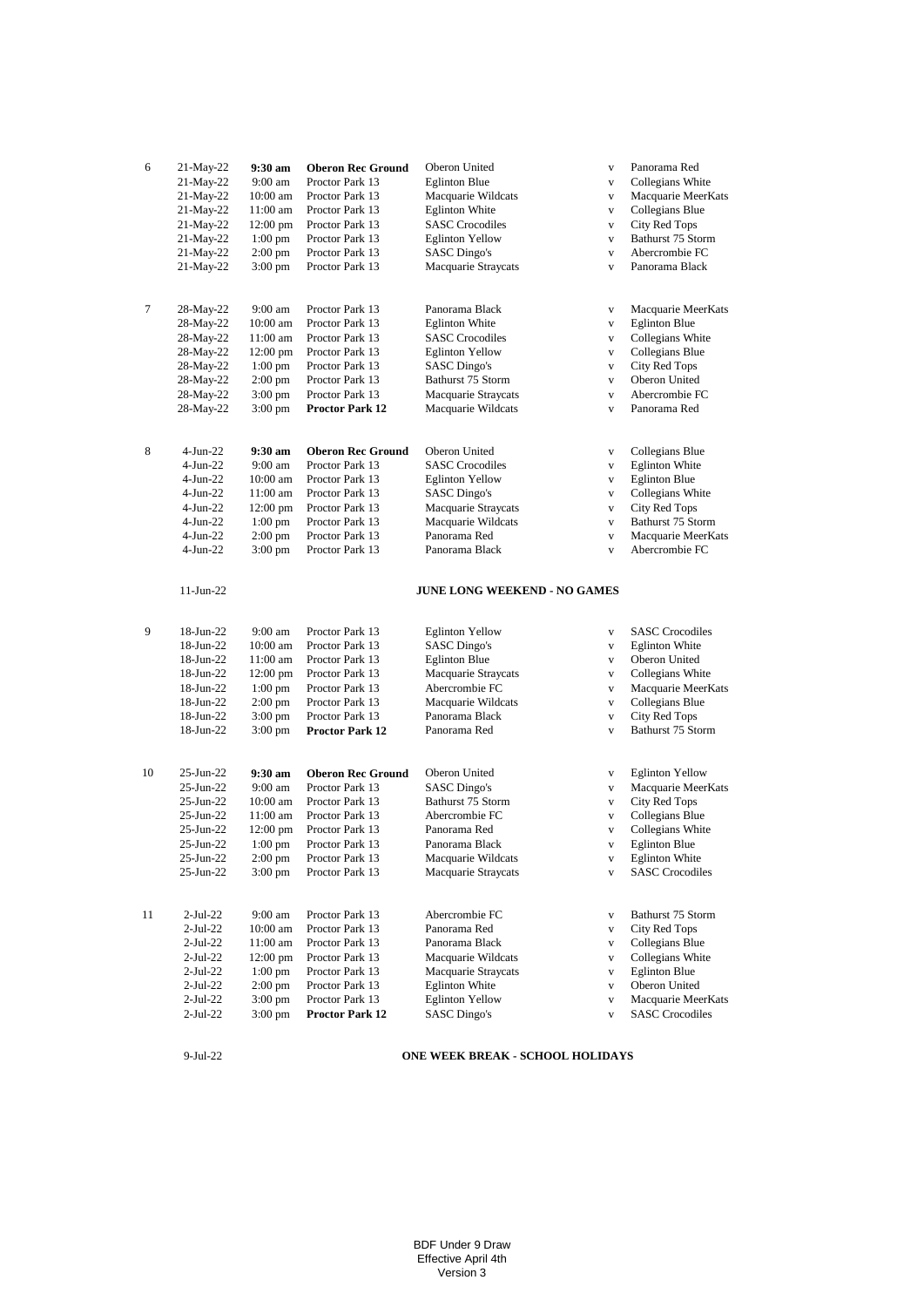| 12 | 16-Jul-22    | 9:30 am            | <b>Oberon Rec Ground</b> | Oberon United          | V            | Collegians White       |
|----|--------------|--------------------|--------------------------|------------------------|--------------|------------------------|
|    | $16$ -Jul-22 | $9:00$ am          | Proctor Park 13          | Panorama Red           | $\mathbf{V}$ | Abercrombie FC         |
|    | 16-Jul-22    | $10:00$ am         | Proctor Park 13          | <b>SASC</b> Crocodiles | $\mathbf V$  | Macquarie MeerKats     |
|    | 16-Jul-22    | 11:00 am           | Proctor Park 13          | Panorama Black         | $\mathbf{V}$ | Bathurst 75 Storm      |
|    | 16-Jul-22    | $12:00 \text{ pm}$ | Proctor Park 13          | Macquarie Wildcats     | $\mathbf{V}$ | City Red Tops          |
|    | $16$ -Jul-22 | $1:00$ pm          | Proctor Park 13          | Macquarie Straycats    | $\mathbf V$  | Collegians Blue        |
|    | 16-Jul-22    | $2:00$ pm          | Proctor Park 13          | <b>SASC Dingo's</b>    | $\mathbf{V}$ | <b>Eglinton Blue</b>   |
|    | 16-Jul-22    | $3:00 \text{ pm}$  | Proctor Park 13          | <b>Eglinton Yellow</b> | $\mathbf{V}$ | <b>Eglinton White</b>  |
| 13 | 23-Jul-22    | 9:00 am            | Proctor Park 13          | SASC Dingo's           | $\mathbf V$  | <b>Eglinton Yellow</b> |
|    | 23-Jul-22    | $10:00$ am         | Proctor Park 13          | <b>SASC</b> Crocodiles | $\mathbf{V}$ | Oberon United          |
|    | 23-Jul-22    | $11:00$ am         | Proctor Park 13          | Macquarie Straycats    | $\mathbf{V}$ | <b>Eglinton White</b>  |
|    | 23-Jul-22    | $12:00 \text{ pm}$ | Proctor Park 13          | Macquarie Wildcats     | V            | <b>Eglinton Blue</b>   |
|    | 23-Jul-22    | $1:00$ pm          | Proctor Park 13          | Panorama Black         | $\mathbf{V}$ | Collegians White       |
|    | 23-Jul-22    | $2:00$ pm          | Proctor Park 13          | Bathurst 75 Storm      | $\mathbf{V}$ | Macquarie MeerKats     |
|    | 23-Jul-22    | 3:00 pm            | Proctor Park 13          | Panorama Red           | $\mathbf{V}$ | Collegians Blue        |
|    | 23-Jul-22    | 3:00 pm            | <b>Proctor Park 12</b>   | Abercrombie FC         | $\mathbf{V}$ | City Red Tops          |
| 14 | 30-Jul-22    | 9:30 am            | <b>Oberon Rec Ground</b> | Oberon United          | $\mathbf V$  | SASC Dingo's           |
|    | 30-Jul-22    | 9:00 am            | Proctor Park 13          | Macquarie Straycats    | V            | <b>Eglinton Yellow</b> |
|    | 30-Jul-22    | $10:00$ am         | Proctor Park 13          | Macquarie Wildcats     | V            | <b>SASC Crocodiles</b> |
|    | 30-Jul-22    | 11:00 am           | Proctor Park 13          | Panorama Black         | V            | <b>Eglinton White</b>  |
|    | 30-Jul-22    | $12:00$ pm         | Proctor Park 13          | Panorama Red           | $\mathbf{V}$ | <b>Eglinton Blue</b>   |
|    | 30-Jul-22    | $1:00$ pm          | Proctor Park 13          | City Red Tops          | $\mathbf{V}$ | Macquarie MeerKats     |
|    | 30-Jul-22    | $2:00$ pm          | Proctor Park 13          | Abercrombie FC         | $\mathbf{V}$ | Collegians White       |
|    | 30-Jul-22    | $3:00 \text{ pm}$  | Proctor Park 13          | Bathurst 75 Storm      | $\mathbf{V}$ | Collegians Blue        |
| 15 | $6-Aug-22$   | 9:00 am            | Proctor Park 13          | Macquarie Straycats    | $\mathbf{V}$ | Oberon United          |
|    | $6-Aug-22$   | $10:00$ am         | Proctor Park 13          | Macquarie Wildcats     | $\mathbf V$  | SASC Dingo's           |
|    | $6-Aug-22$   | 11:00 am           | Proctor Park 13          | Panorama Black         | V            | <b>Eglinton Yellow</b> |
|    | $6-Aug-22$   | $12:00 \text{ pm}$ | Proctor Park 13          | Collegians Blue        | $\mathbf{V}$ | Macquarie MeerKats     |
|    | $6-Aug-22$   | $1:00$ pm          | Proctor Park 13          | Panorama Red           | V            | <b>SASC</b> Crocodiles |
|    | $6-Aug-22$   | $2:00$ pm          | Proctor Park 13          | Abercrombie FC         | $\mathbf{V}$ | <b>Eglinton White</b>  |
|    | $6-Aug-22$   | $3:00$ pm          | Proctor Park 13          | Bathurst 75 Storm      | $\mathbf{V}$ | <b>Eglinton Blue</b>   |
|    | $6-Aug-22$   | $3:00 \text{ pm}$  | <b>Proctor Park 12</b>   | City Red Tops          | $\mathbf{V}$ | Collegians White       |
| 16 | 13-Aug-22    | 9:30 am            | <b>Oberon Rec Ground</b> | Oberon United          | V            | Panorama Black         |
|    | 13-Aug-22    | $9:00$ am          | Proctor Park 13          | Macquarie Wildcats     | V            | Macquarie Straycats    |
|    | 13-Aug-22    | $10:00$ am         | Proctor Park 13          | Panorama Red           | V            | <b>SASC Dingo's</b>    |
|    | 13-Aug-22    | 11:00 am           | Proctor Park 13          | Collegians White       | $\mathbf V$  | Macquarie MeerKats     |
|    | 13-Aug-22    | 12:00 pm           | Proctor Park 13          | Abercrombie FC         | $\mathbf V$  | <b>Eglinton Yellow</b> |
|    | 13-Aug-22    | $1:00$ pm          | Proctor Park 13          | Bathurst 75 Storm      | $\mathbf{V}$ | <b>SASC Crocodiles</b> |
|    | 13-Aug-22    | $2:00$ pm          | Proctor Park 13          | City Red Tops          | $\mathbf{V}$ | <b>Eglinton White</b>  |
|    | 13-Aug-22    | 3:00 pm            | Proctor Park 13          | Collegians Blue        | V            | <b>Eglinton Blue</b>   |
| 17 | 20-Aug-22    | 9:00 am            | Proctor Park 13          | Collegians Blue        | V            | Collegians White       |
|    | 20-Aug-22    | $10:00$ am         | Proctor Park 13          | Macquarie Straycats    | $\mathbf{V}$ | Macquarie MeerKats     |
|    | 20-Aug-22    | 11:00 am           | Proctor Park 13          | City Red Tops          | V            | <b>Eglinton Blue</b>   |
|    | 20-Aug-22    | $12:00 \text{ pm}$ | Proctor Park 13          | Bathurst 75 Storm      | V            | <b>Eglinton White</b>  |
|    | 20-Aug-22    | $1:00 \text{ pm}$  | Proctor Park 13          | Abercrombie FC         | $\mathbf{V}$ | <b>SASC</b> Crocodiles |
|    | 20-Aug-22    | 2:00 pm            | Proctor Park 13          | Panorama Red           | V            | <b>Eglinton Yellow</b> |
|    | 20-Aug-22    | $3:00 \text{ pm}$  | Proctor Park 13          | Panorama Black         | $\mathbf V$  | <b>SASC Dingo's</b>    |
|    | 20-Aug-22    | $3:00 \text{ pm}$  | <b>Proctor Park 12</b>   | Macquarie Wildcats     | $\mathbf{V}$ | Oberon United          |